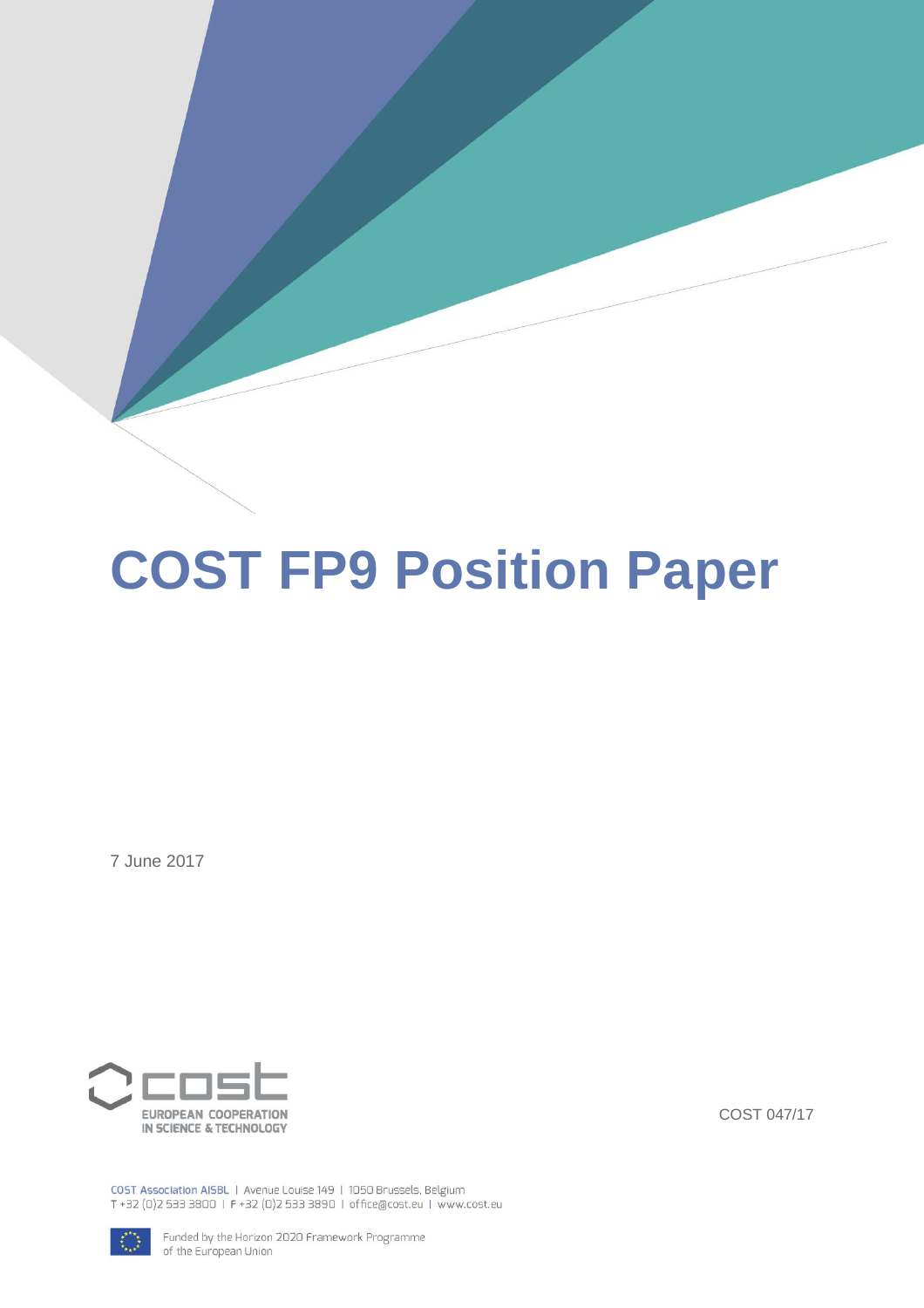

Key position points

- The next European Framework Programme for Research and Innovation should provide sufficient funding for **open networks** that are selected under a **bottom-up** and **inclusive** approach**,** ensure scientific and technological **excellence,** have a **multidisciplinary** character, and encourage involvement along the whole value chain of **production and dissemination of knowledge.**
- The activities of these networks should create links and synergies between **all European countries** and enable the **connection** of various **islands of excellence in Europe and beyond;** and ensure the **maximization of resources,** the **defragmentation of knowledge** and effective **leveraging of nationally funded research.**
- Within these networks, there should be a special focus on **young researchers** allowing them to fully use their talent and encouraging 'brain circulation'.

COST has the tools and experience to contribute to these objectives through activities that produce scientific results, propel careers, and use an inclusive approach to strengthen European scientific and technological development.

COST can become the leading open networking programme within the ERA through the critical impact it achieves by pooling national investment for research and innovation projects. COST addresses societal challenges by focusing on emerging topics of research and breakthrough knowledge that will provide relevant input for the next Framework Programme for Research and Innovation. COST's policies, objectives, and activities, will contribute to the DG R&I's 'three O's' priorities: Open Science, Open Innovation, Open to the World. COST activities will enhance brain circulation, and contribute to production and exploitation of excellent European science and innovation. In order to fulfill these objectives, COST will need its budget to be reinforced in the next European Framework Programme for Research and Innovation, as well as a funding scheme that is better suited to its organisation.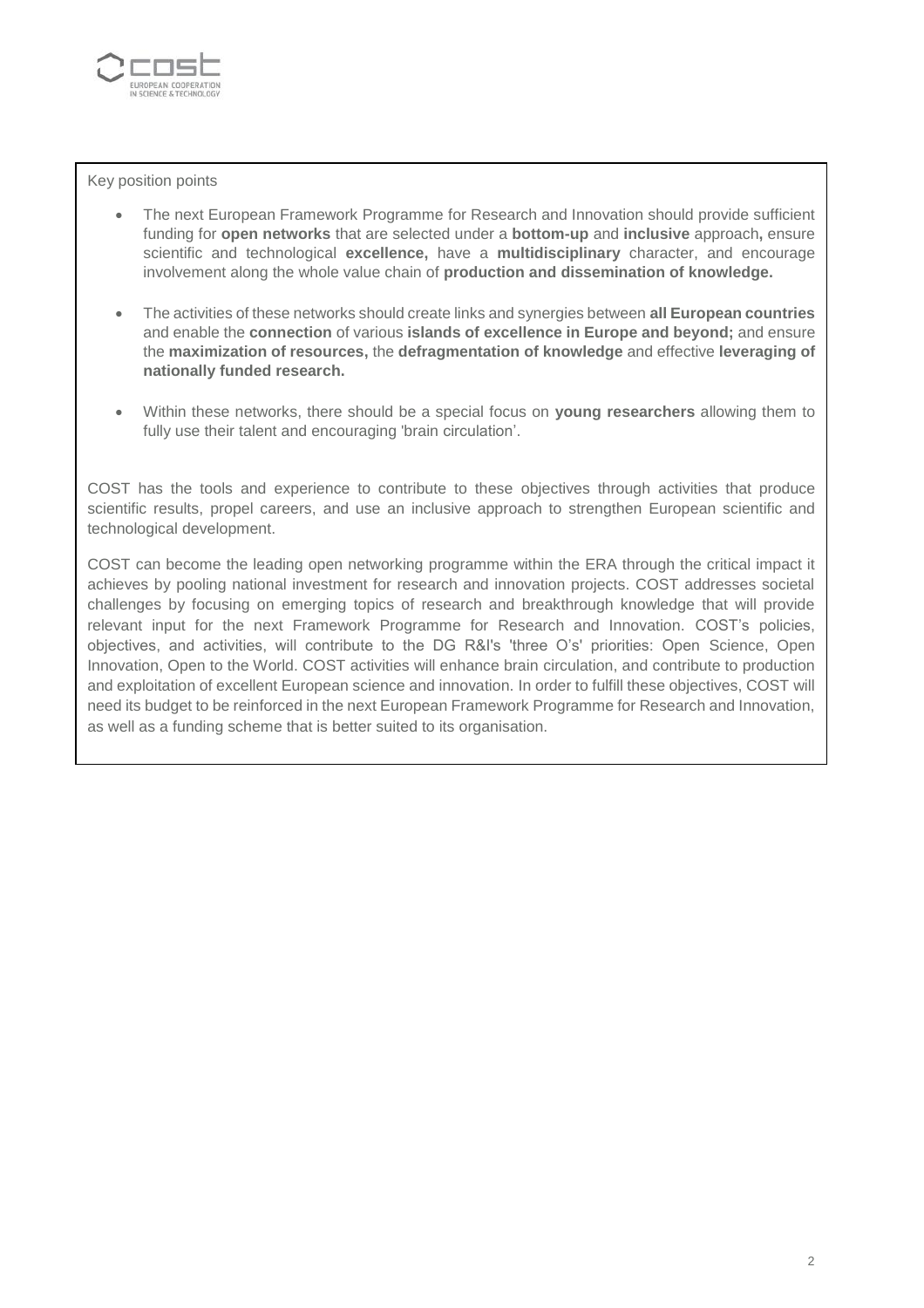

## **How to ensure the future of Europe through research and innovation?**

Europe faces changes that will affect our societies and environment with unanticipated speed. As social and economic challenges mount, research and innovation provides the best prospect for solutions. Investment in research and innovation is key for the EU to realise its ambition of becoming a smart, sustainable and inclusive economy and to make an important contribution to the future well-being of society. The next Multi-Annual Financial Framework should allocate a significantly larger share of the overall EU budget to the next Framework Programme for Research and Innovation (FP9), increasing it from the current 8% of the overall EU budget for Horizon 2020.

For research and innovation to ensure the future of Europe, EU decision-makers must attribute sufficient funding for following objectives:

1. Foster excellent collaborative, transdisciplinary, bottom-up research undertaken by networks

Cooperation - across disciplines and areas of science, as well as with stakeholders outside the science system - is an essential precondition to achieving real breakthroughs in research and innovation. Collaborative, bottom-up research projects will enhance European excellence and bring clear added value by drawing together various kinds of expertise, knowledge and cultures. The open nature of bottom-up research allows researchers the freedom of thought that leads to solutions to societal challenges and identifies new emerging topics. Multidisciplinary research often results in discoveries and innovations that, in turn, will help the European Union to realise its ambition to boost jobs, economic growth, investments, and improve the quality of life of its citizens and the environment.

2. Closing the innovation divide in Europe

Under the current implementation of Horizon 2020, not enough is being done to narrow the participation gap and close the innovation divide, or to support excellent researchers and institutions located in all geographical areas of Europe. Structural Funds play a part in building up excellence, but they must be complemented by actions that focus on inclusiveness in order to create strong links and synergies between researchers all across Europe. It is crucial to eliminate structural disadvantages, reduce disparities and close the innovation gap between regions and countries, so that researchers from every part of Europe can participate in EU programmes on an equal footing.

3. Focus on the next generations

Europe is currently building a next generation of researchers and innovators capable of leading the European Union into the future. Europe must take advantage of the enormous amount of talent that exists in the young generation and offer career perspectives that will enable them to develop and exploit their full potential. Networks and contact with more experienced researchers will empower young researchers and open their career perspectives. It is important for young researchers to broaden their scope and knowledge beyond their own scientific discipline, and to be exposed to transferrable and transversal skills, so that they can pursue multiple career pathways.

### **How is COST contributing?**

COST activities contribute to all these objectives. COST has accumulated more than 45 years of experience of creating open networks of excellence in all scientific fields, where knowledge is freely shared among all types of specialists using bottom-up principles. COST nourishes open, free spaces where people and ideas can grow. This helps to internationalise the scientific community and leads to true breakthroughs in science and technology in Europe and beyond. In 2016, 327 COST Actions were running, with more than 45,000 researchers involved.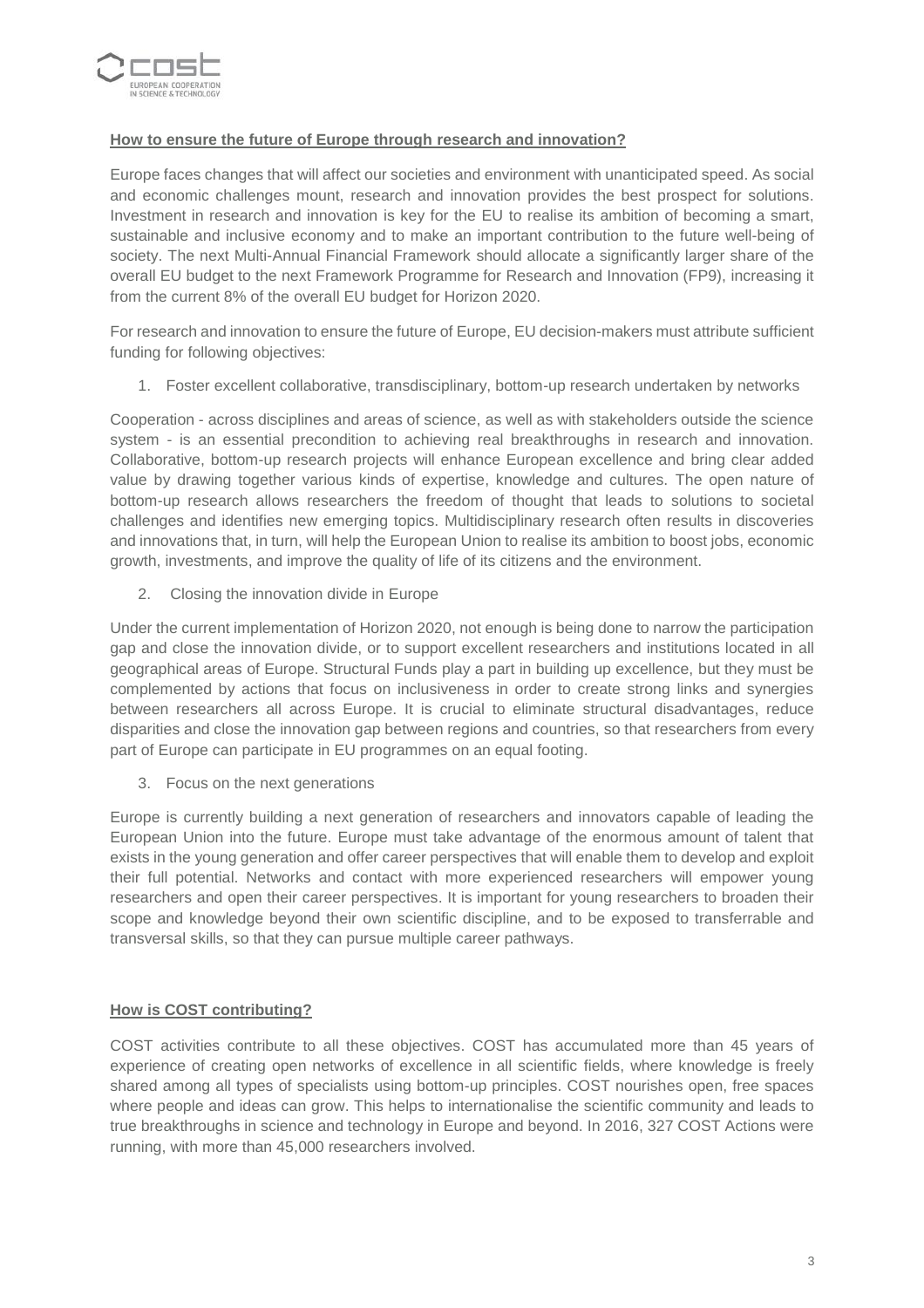

COST plays an active role in the Spreading Excellence and Widening Participation part of Horizon 2020 by providing access to international networks for excellent researchers and innovators who may lack sufficient involvement at the European and international level. As concern about the innovation divide in Europe moves up the agenda in the years to come, COST should play an even more important part of the effort to realise Europe's potential in research and innovation.

COST will continue to fund advanced, cutting-edge, innovative networks that invite the participation of all relevant players - from researchers to SMEs and civil society organisations. COST will become the most efficient and user-friendly research networking mechanism for researchers and it will be the leading community for exchange of knowledge in the ERA. COST Actions are selected through a proposal and evaluation process that is peer-reviewed and multi-disciplinary, friendly, simple, transparent and competitive. COST activities will need to address digitalisation and big data management challenges. Networks will exploit the virtual environment and digital opportunities, while also continuing to encourage 'face-to-face' activities such as workshops, conferences, short-term missions and training schools. Research topics will remain a core network activity, but at the same time, COST has learned that users need to take up other activities such as mentoring and mobility schemes, training in the use of digital tools and methods, and training in innovation. These will all be on offer for COST Action participants. Young researchers will have access to training in transferrable skills that will enhance and broaden their career perspectives.

As well as continuing to fund advanced, cutting-edge, innovative research networks, COST will link participants in COST activities with other ERA instruments, making a tangible contribution to achieving the goals of the ERA. COST will establish partnerships with other research and innovation stakeholders creating a unique network and abundant opportunities for researchers across Europe. These links will be established within the framework of regular COST activities as well as on a higher level that will systematically link COST activities with key ERA stakeholders (such as the European Commission DG R&I, JRC, JPIs, EIT/KICs, etc.) and other European research communities that are working on similar topics or with similar objectives. This will strengthen the contribution of COST to the ERA through mutualisation and pooling of resources at European level.

COST activities will not only focus on Europe. With its Open to the World approach, and targeting the greater participation of non-COST member countries (or countries that could become partners), COST will explore possibilities for future international cooperation.

For more than 45 years, COST has proven to be a valuable networking mechanism in Europe building trust and cooperation with, and within, scientific communities in Europe and beyond. COST provides European added-value through opportunities to collaborate and access new knowledge and know-how, with a modest budget. COST will continue to work to build efficiency, and a fit-for-purpose organisation that maximizes its resources as it provides user-friendly networking platforms. But as COST moves to a more advanced set of activities designed to keep up with trends in networking and how people connect and collaborate, COST will need a reinforced budget in FP9 that is adapted for the enormous societal challenges ahead and allows COST to fulfil the objectives described above. A larger budget, as well as a more sustainable EC funding mechanism, are required.

### **What impact will COST create?**

COST has a clear target for societal outcome and impact: to attract and keep talent in Europe in order to help address the challenges of European society. The impact is on three levels: at the level of the researchers/COST participants, at the level of the COST Action, and at the level of the overall ERA framework.